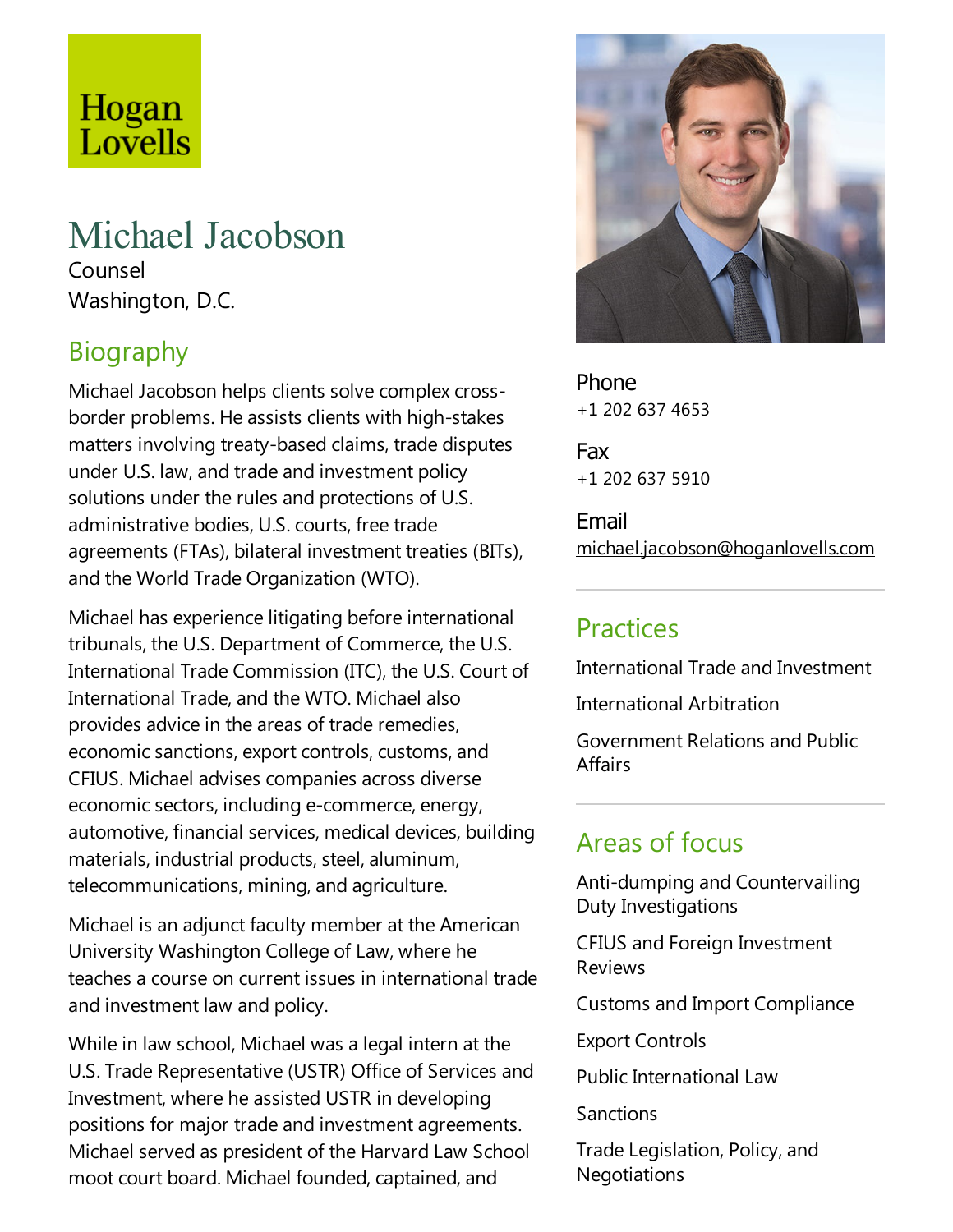coached Harvard Law School's ELSA WTO mootcourt team, winning best oralist at the North America and Final International Rounds. He was also a member of Harvard Law School's Willem C. Vis international commercial arbitration moot court team, winning awards for oral argument and brief writing.

Prior to law school, Michael was a consultant at Booz Allen Hamilton, where he supported the U.S. Department of Commerce in administering a major federal grants program.

## Representative experience

Secured a unanimous negative injury finding and full dismissal of an investigation on behalf of a U.S. purchaser and foreign producer of silicon metal before the ITC.

Represented the Canadian solar panel manufacturing industry in a Section 201 safeguard investigations before the ITC and subsequent appeals.

Secured a negative injury finding and full dismissal of an investigation on behalf of a Korean foreign producer of automotive tapered roller bearings before the ITC.

Secured a negotiated solution to resolve ICSID arbitration claims related to the electricity sector in a Caribbean country.

Represented a multinational company in an UNCITRAL arbitration arising from an expropriation in the energy sector of a Latin American country.

Advising numerous clients regarding recent trade actions under Section 232 and Section 301.

Advised clients on Free Trade Agreement negotiations, including the NAFTA renegotiation, the Trans-Pacific Partnership, and the Transatlantic Trade and Investment Partnership.

Secured CFIUS clearance within 30-day review period for consortium of Hong Kong, Chinese, and Singaporean investors in the technology sector.

## Awards and rankings

Treaty Arbitrations and Disputes WTO Policy and Legislation

## Education and admissions

### Education

J.D., Harvard Law School, 2013

B.A., Georgetown University, magna cum laude, Honors in Economics, 2009

#### Bar admissions and qualifications

District of Columbia

Maryland

## Court admissions

U.S. Court of Appeals for the Federal Circuit

U.S. Court of International Trade